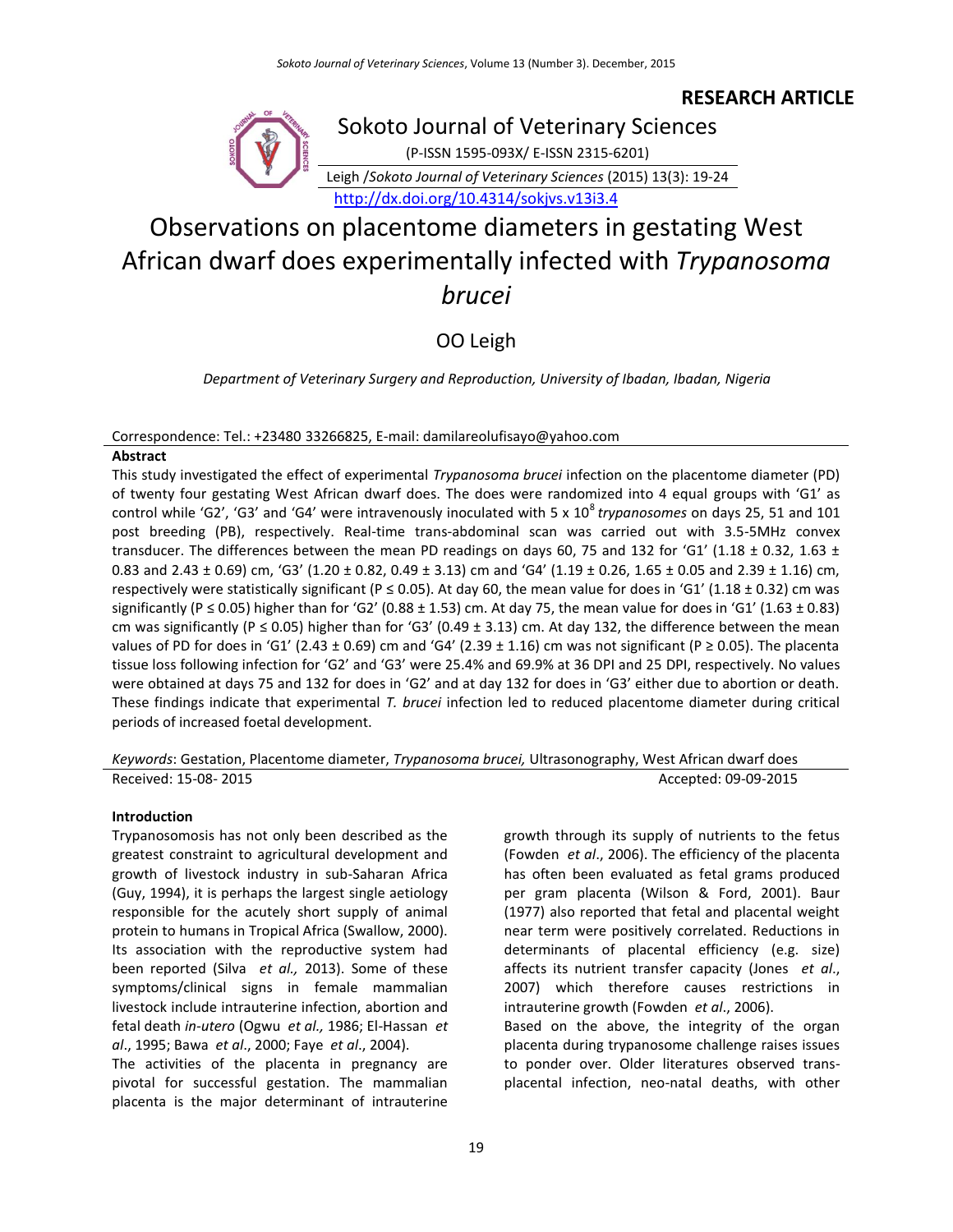fetal pathogenic effects in trypanosome infected animals (Bawa *et al*., 2000; Faye *et al*., 2004; Al-Qarawi *et al.,* 2003). In a recent report, Leigh *et al*. (2014), acute placentitis characterized by marked vascular congestion and multifocal lymphocytic aggregates were observed in *T. brucei* infected pregnant does.

To the best of our knowledge, the mechanisms leading to these symptoms have not been fully elucidated. This study was designed as a further attempt to investigate, through ultrasonic means, the effects of experimental *T. brucei* infection on the functional unit of the placenta i.e. the placentome. The findings will be important in giving more information about the condition of the placenta during an infection.

### **Materials and methods**

Twenty-four gestating does with bodyweight range 16.0-17.5 kg were mated same day, following synchronization with double intramuscular injection of 5 mg Lutalyse® (Pharmacia & Upjohn Co. NY) as described by Leigh, (2013). The does were randomly divided into four equal groups (i.e. 'G1', 'G2', 'G3' and 'G4'). 'G1' served as control/non-infected does while 'G2', 'G3' and 'G4' served as experimental/ infected does. The does were kept in separate pens according to their groups in the Small Ruminant Unit of the Department of Veterinary Surgery and Reproduction, University of Ibadan. The animals were fed on commercial feed stuff (15.23% CP) at the rate of 0.25 kg per head/day. Elephant grass and fresh water *ad libitum* were also provided throughout the study. Gestating does were earlier screened negative for trypanosomes via haematocrit centrifugation technique (HCT) and buffy coat method (BCM) as described by Woo (1971).

*Trypanosoma brucei* (Kaura strain) was obtained from passaged rats in the Department of Veterinary Pathology, University of Ibadan. The parasite was originally obtained from the Nigerian Institute for Trypanosomiasis Research (NITR), Vom, Plateau State, Nigeria. Parasitaemia in albino rats was evaluated at 8.4 x  $10^7$  trypanosomes per milliliter by haemocytometric method (Lumsden *et al*., 1973) using blood obtained from the tail vein of the rats. The method of Lumsden *et al*. (1973) was modified as further dilution of blood was made with normal saline to obtain an inoculation dose of 4.8 x  $10^5$ trypanosomes/ 0.5ml diluted blood.

Does in 'G2' were intravenously inoculated with 4.8 x 10<sup>5</sup> *T. brucei* on day 25 post breeding (PB) i.e. mid first third of pregnancy, 'G3' on day 51 PB (beginning

of second third of pregnancy) and 'G4' on day 101 PB (beginning of last third of pregnancy).

A real-time (B-mode) scanner (SA-600V, Medison Co. Seoul, Korea) equipped with a 3.5-5MHz convex transducer (Trans-abdominal) with Masterhand ultrasound gel (Alpspitz strasse 10-82223 Eichenen, Germany) was used, both to confirm conception PB and to evaluate placentome diameters (PD).

Feeds were withdrawn from gestating does at about 6 pm a day prior to scanning. The does were scanned at 7 am in the mornings before they are served feed. This practice reduced gas accumulation within the intestine as a result of digestion of feeds and gave a clearer picture of the abdominal structures. An area 15 cm anterior to the udder and full width of the ventral abdomen extending to the groin was shaved clean to facilitate scanning. For every examination, the entire ventral region of each pregnant doe was cleaned with cotton wool soaked in antiseptic solution. The animal was well restrained in dorsal recumbency by two assistants and measurements were evaluated on days 60, 75 and 132 of pregnancy. Values of placentome diameter (PD) were read as the mean (Degani, 2001; Lee *et al*., 2005) of two big sizes of PD evaluated on the sonogram.

The placenta tissue loss percent (PTLP) was calculated as: the difference between the mean value of PD at any day PB and that of the corresponding control value, divided by the corresponding control value, and thereafter expressed in percentage.

The study was conducted under strict adherence to the principles of the care and use of farm animals in research, teaching and testing (CCAC, 1993).

Measurements obtained were analyzed using analysis of variance (ANOVA). The Student-t-statistic was also used to test the level of significance of the differences between the parameters at 5% (Elston & Johnson, 2008).

### **Results**

The results of the study (Mean  $\pm$  S.D) of the placentome diameters (PD) are presented in table 1. At 60 days PB, 36 days post infection (DPI), the PD values for does in 'G1'  $(1.18 \pm 0.32)$  cm were significantly higher (P < 0.05) than does in 'G2' (0.88 ± 1.53) cm. Similarly, at 75 days PB, 25 DPI, the PD values for does in 'G1'  $(1.63 \pm 0.83)$  were significantly higher (P < 0.05) than does in 'G3' (0.49 ± 3.13) cm. The differences in the mean values between other measurements evaluated for PD were not significant (P  $\geq$  0.05). However, at 132 days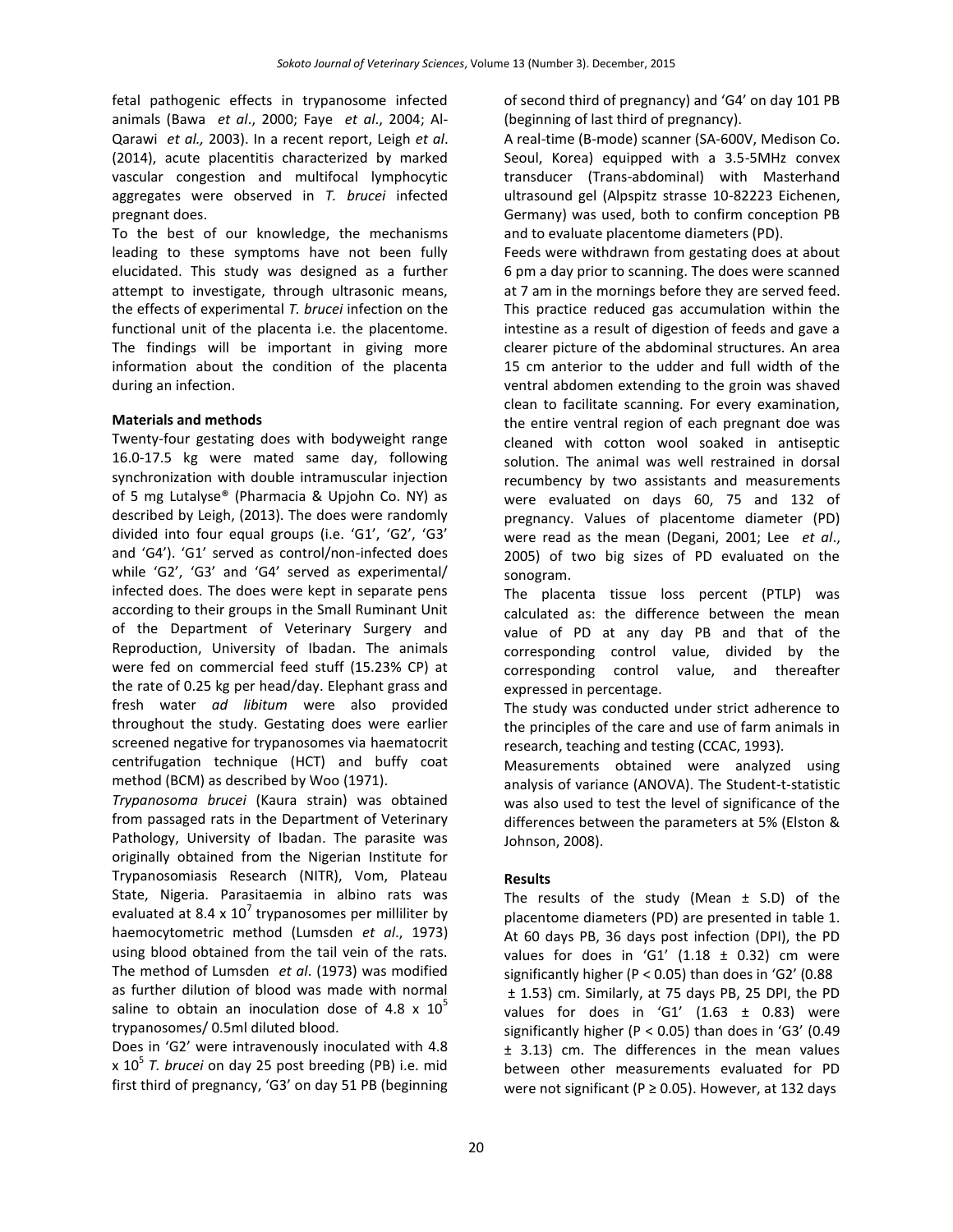PB, 32 DPI, the PD values for does in 'G1' (2.43 ± 0.69) cm were not significantly different ( $P > 0.05$ ) with values of 'G4' (2.39  $\pm$  1.16) cm. PD values were not evaluated at days 75 and 132 PB i.e. 51 and 108 DPI for does in 'G2', and at day 132 PB, i.e. 82 DPI for does in 'G3' because the does either died or aborted before these days. Abortion occurred within 46 and 32 days in does inoculated during first and second thirds of gestation, respectively. table 2 shows that the placenta tissue loss percent (PTLP) within 36

days post inoculation (DPI) (G2) and 25 DPI (G3) were 25.4% and 69.9%, respectively.

Plates 1 and 2 show the PD evaluated on day 60 as 1.2 cm and 1.0 cm in control and infected does, respectively. Plates 3 and 4 show the PD evaluated on day 75 as 1.5 cm and 0.8 cm in control and infected does, respectively. Plate 5 shows the PD evaluated on day 132 as 2.5 cm in control and infected does.

| Table 1: Comparison of mean PD readings during gestation in the groups of does |  |  |
|--------------------------------------------------------------------------------|--|--|
|--------------------------------------------------------------------------------|--|--|

|         | Day $(s)$ | Control (G1)                 | G2 (infected<br>day 25<br>Post breeding) | G3 (infected<br>day 51<br>Post breeding) | G4 (infected<br>day 101<br>Post breeding) |
|---------|-----------|------------------------------|------------------------------------------|------------------------------------------|-------------------------------------------|
| PD (cm) | 60        | $1.18 \pm 0.32$ <sup>a</sup> | $0.88 \pm 1.53$ <sup>b</sup>             | $1.20 \pm 0.82$ <sup>a</sup>             | $1.19\pm0.26$ <sup>a</sup>                |
|         | 75        | $1.63 \pm 0.83$ <sup>c</sup> | ΝA                                       | $0.49\pm3.13^{D}$                        | $1.65 \pm 0.05$                           |
|         | 132       | $2.43 \pm 0.69$ <sup>d</sup> | ΝA                                       | ΝA                                       | $2.39 \pm 1.16$                           |

 *a, b, c & dMeans in rows and columns with different superscripts are significantly (P<0.05) different 'NA': Values carrying 'NA' could not be resolved either due to large fetal size or abortion*

| <b>Table 2.</b> Flaterita tissue loss pertent (FTLF) or WAD does |                 |                       |  |  |
|------------------------------------------------------------------|-----------------|-----------------------|--|--|
| Group of                                                         | placenta tissue | days post inoculation |  |  |
| WAD does                                                         | loss (%)        | (dpi)                 |  |  |
| G2                                                               | 25.4            | 36                    |  |  |
| G3                                                               | 69.9            | 25                    |  |  |
|                                                                  |                 |                       |  |  |

**Table 2:** Placenta tissue loss percent (PTLP) of WAD does



**Plate 1:** Sonogram showing PD = 1.2 cm  $(\rightarrow)$  taken on day 60 post breeding in control does. 1: Placentome; 2: Vertebra; 3: fetus



**Plate 2:** Sonogram showing PD =  $1.0 \text{ cm } (-)$  taken on day 60 post breeding in infected does. 1: Amniotic fluid; 2: Fetus; 3 & 4: placentomes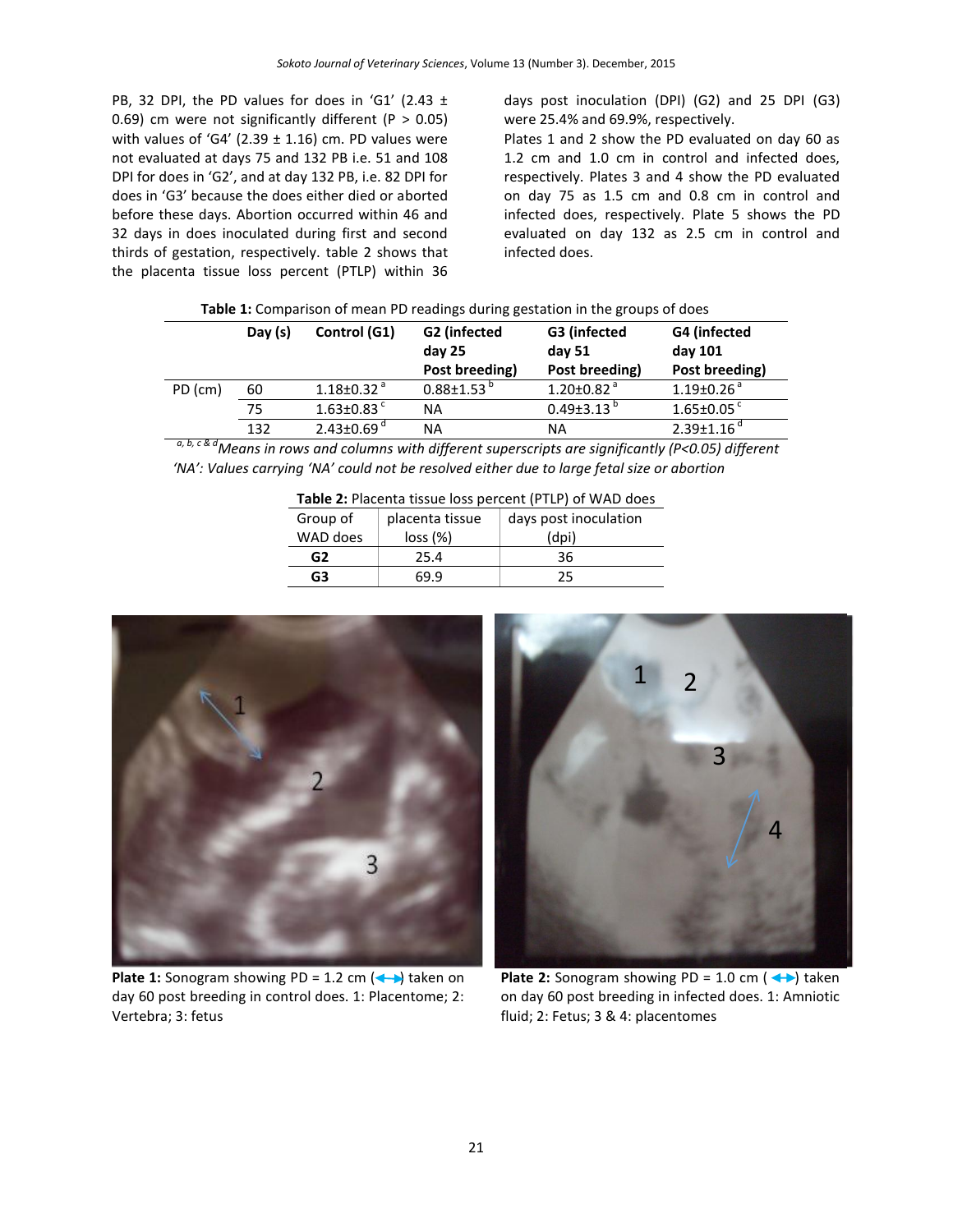

**Plate 3**: Sonogram showing PD = 1.5 cm  $($   $\rightarrow$   $)$  taken on day 75 post breeding in control does. 1: Fetus; 2: Anterior limbs; 3: Umbilical cord; 4 & 5: placentome

#### **Discussion**

The placentome represents the functional unit of the placenta through which the fetus is nourished and it increases in diameter within certain limit to accommodate changing requirements of the fetus/feti during intrauterine life (Noakes *et al.,* 2001; Lee *et al.,* 2005; Leigh & Fayemi, 2010). This report is consistent with the findings in this study with 'G1' and 'G4' but not with 'G2' and 'G3'. With 'G2', although the days 75 and 132 PB PDs' were not obtained due to death or abortion, the result showed a reduction in PD during the day 60 PB evaluation. This reduction, occurring about 36 DPI covers 50% and 20% of the first and second (mid) thirds of gestation in the WAD goat, respectively. The implication of this is that it is likely to affect placental nutrient transport and exchange, which are capable of contributing to the incidence of embryonic death as well as inducing intrauterine growth restriction (IUGR), with its associated factors, such as high incidence of perinatal morbidity and mortality (Barker *et al.,* 2010). With 'G3', the result at day 60 PB suggest that *T. brucei* which was inoculated ten days earlier had not caused any noticeable change in the PD. However, by 25 DPI, the day 75 PB PD showed significant (P  $\leq$ 0.05) reduction. The observations with 'G3', especially at day 60 PB may suggest that under the conditions of the study, the parasite required longer than ten days before it may produce obvious change in the PD. Also, the observation at day 75 PB indicated grave consequences on the gestation that are comparable to 'G2' does. The result also showed that the proportion of abortion and/or death were



**Plate 4:** Sonogram showing PD =  $0.8$  cm  $\left(\leftarrow\right)$  taken on day 75 post breeding in infected does. 1 & 2: placentomes



**Plate 5:** Sonogram showing PD = 2.5 cm  $\left(\leftarrow\right)$  taken on day 132 post breeding in control and infected does. 1 & 2: Placentomes

higher in 'G2' compared to 'G3' and 'G4' where neither abortion/death was recorded. This observation may be connected on one hand with the age/maturity of the placenta in response to the infection, the younger placenta being more vulnerable and *vice versa*. Histologically, the cells and tissues of the placenta are known to mature through the phases of gestation, until the mesenchyme core of the villi become compact with fibrin deposits (Ahokas & McKinney, 2008). These changes confer strength and culminate in enhanced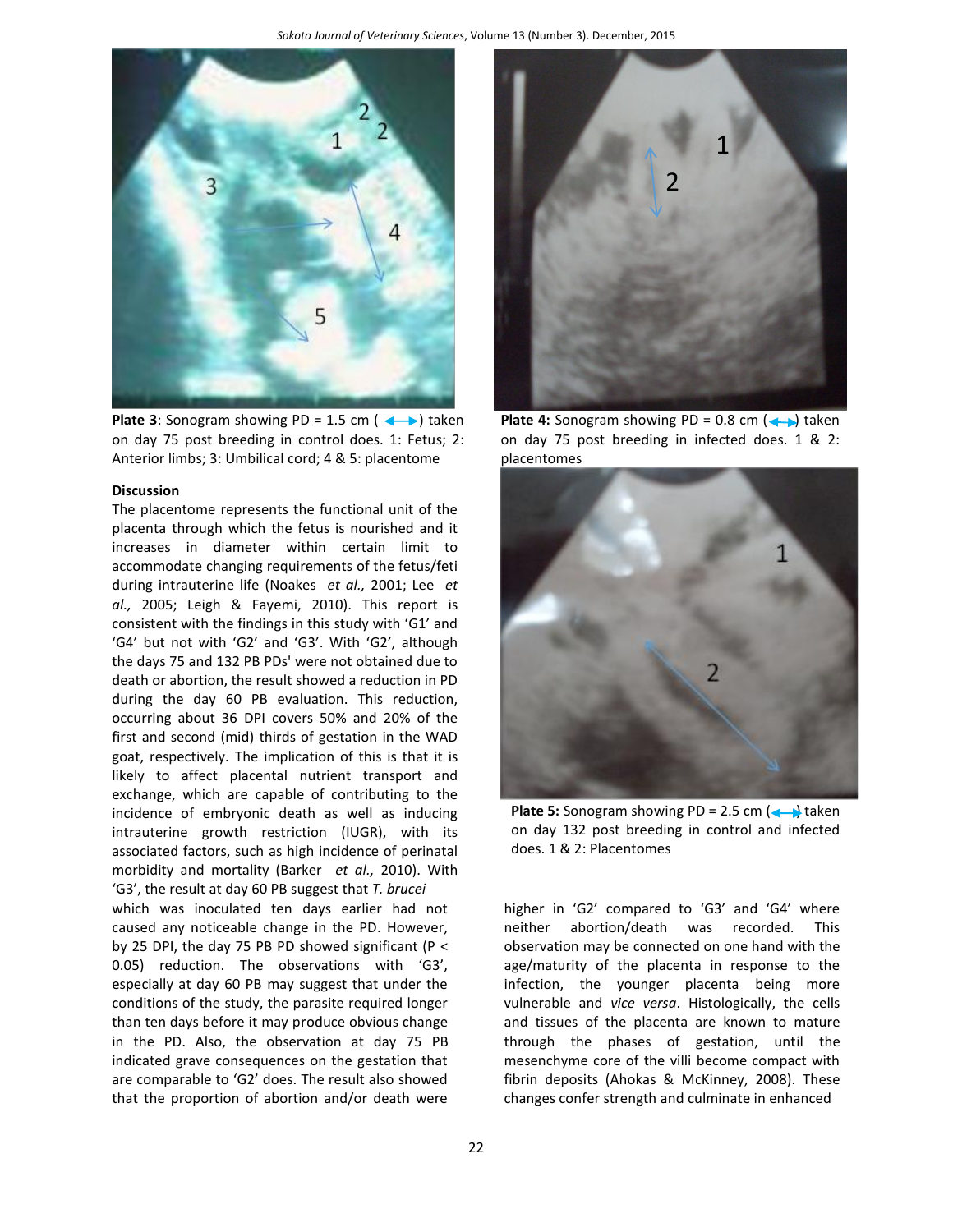defense mechanism to the placenta. This may also be responsible for the observation with 'G4', indicating that the placenta during the last two thirds of pregnancy was better equipped for parasite clearance (Fretes & Kemmerling, 2012), compared with the younger placenta of goats in 'G2'. In small ruminants, placentation begins around day 22 of gestation, reaching its peak at about day 80 (Wilson, 2002). Inoculation of *T. brucei* about 3 days post placenta initiation as it occurred in 'G2' does is likely to have overwhelmed the conceptus, leading to an abortion. Though, the more matured placenta of 'G3' does was less vulnerable to abortion, it succumbed just after day 75 PB. The reduced resistance to abortion may be due to placenta tissue loss beyond tolerable limit. It is interesting to note that as immature as the placenta of 'G2' was, prior to parasite inoculation, only 25.4% of placenta tissue was lost within 36 DPI whereas, with 'G3', 69.9% was lost within 25 DPI. Again, prior to when measurements were taken, does in 'G4' had been inoculated with trypanosomes for about 32 days whereas 'G3' had been for about 25 days only. These observations may be related to the level of activity of the organ. By day 75 PB, the pregnancy had entered the period of hypertrophy, a critical period of greatest fetal vulnerability which is between day 60 and 120 post conception (Osuagwuh, 1992). During this period, which covers 71.43% of the second third of gestation for the goat doe, the nutrition of the pregnant dam is very crucial, the gestating animal requiring more energy in terms of

#### **References**

- Ahokas RA & McKinney ET (2008). Development and physiology of the placenta and membranes. *Global Library Women's Medicine,* London, UK. DOI 10.3843/GLOWM.10101
- Al-Qarawi AA, Omar HM, Abdel-Rahman HA, El-Mougy SA & El-Belely MS (2003). Trypanosomiasis-induced infertility in dromedary (*Camelus dromedaries*) bulls: Changes in plasma steroids concentration and semen characteristics. *Animal Reproduction Science,* **84** (1-2): 73-82.
- Barker DJ, Gelow J, Thornburg K, Osmond C, Kajantie E, & Ericksson JG (2010). The early origins of chronic heart failure: Impaired placental growth and initiation of insulin resistance in childhood. *European Journal of Heart Failure,* **12**(8): 819-825.
- Baur R (1977). Morphology of the placental exchange area. *Advances in Anatomy, Embryology and Cell Biology*, **53** (1): 3-65.

nutrients, and thereby placing increasing demand on the placenta (Fowden *et al.,* 2008). Therefore, infection at such a period may interfere with physiologic processes in the dam which may affect the placenta, and as such, have deleterious effects on gestation. These effects, depending on their gravity, could abruptly terminate gestation, and may on the other hand be responsible for the abortion observed in this study as well as in the report of Faye *et al.* (2004). In general, the hyperactivity of the placenta at such periods of crucial demand is likely to have increased its vulnerability. The result of 'G4' does suggest that the parasite had no obvious effect on the PD, as against what was observed with does in other groups. The age/maturity of the placenta during the last third of gestation may be responsible for this observation. In the sheep however, it has been reported that once the placenta has reached its maximum size, it declines thereafter until term (Ehrhardt & Bell*,* 1995). This was not the case with the WAD does in the current study. Since the goat and the sheep are small ruminants, with some similarities in placentation and function, this deviation requires further investigation; otherwise, the difference between species may simply be adduced.

It is concluded from the present study that experimental infection with *Trypanosoma brucei* caused significant reduction in placentome diameter during the first and second thirds of gestation, and that WAD does were more vulnerable during the mid, at which period, placenta tissue loss was highest.

- Bawa EK, Ogwu D, Sekoni VO, Oyedipe EO, Esievo KA & Kambai JE (2000). Effects of *Trypanosoma vivax* on pregnancy of Yankasa sheep and the results of homidium chloride chemotherapy. *Theriogenology,* **54**(7): 1033-1040.
- Canadian Council on Animal Care Guide (CCAC) (1993).

[http://www.ccac.ca/Documents/Standards/](http://www.ccac.ca/Documents/Standards/Guidelines/Experimental_Animals_Vol1.pdf,retrieived) [Guidelines/Experimental\\_Animals\\_Vol1.pdf,](http://www.ccac.ca/Documents/Standards/Guidelines/Experimental_Animals_Vol1.pdf,retrieived) [retrieived](http://www.ccac.ca/Documents/Standards/Guidelines/Experimental_Animals_Vol1.pdf,retrieived) 04-11-.2015.

- Degani S (2001). Foetal biometry. Clinical, pathological and technical considerations. *Obstetrics and Gynaecological Survey,* **56** (3): 159-67.
- Ehrhardt RA & Bell AW (1995). Growth and metabolism of the ovine placenta during mid-gestation. *Placenta,* **16**(8): 727-741.
- El-Hassan E, Ikede BO, & Adeyemo O (1995). Trypanosomiasis and reproduction; II Effect